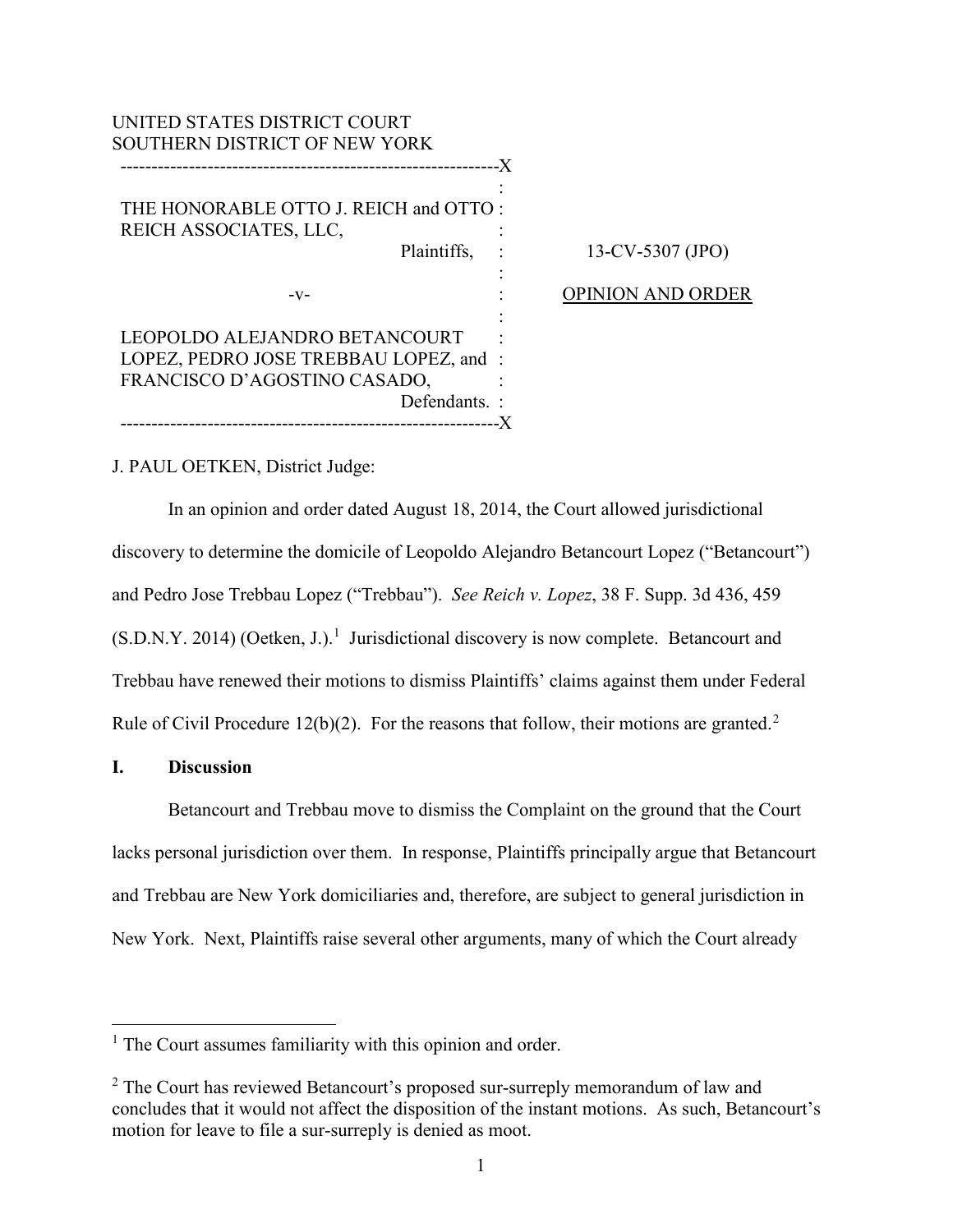rejected in its August 18 opinion. To the extent that the Court has already rejected the arguments pressed by Plaintiffs here, the Court will treat those arguments as a motion to reconsider the earlier opinion.

### **A. Legal Standard**

"Personal jurisdiction of a federal court over a non-resident defendant is governed by the law of the state in which the court sits—subject, of course, to certain constitutional limitations of due process." *Robinson v. Overseas Military Sales Corp.*, 21 F.3d 502, 510 (2d Cir. 1994); *see also DiStefano v. Carozzi N. Am., Inc.*, 286 F.3d 81, 84 (2d Cir. 2001) (per curiam). Accordingly, the Court must engage in a "two-part analysis." *Bank Brussels Lambert v. Fiddler Gonzalez & Rodriguez*, 171 F.3d 779, 784 (2d Cir. 1999). First, the Court must look to the relevant jurisdictional statute of the state in which it sits: New York. *Whitaker v. Am. Telecasting, Inc.*, 261 F.3d 196, 208 (2d Cir. 2001) (quoting *Bensusan Rest. Corp. v. King*, 126 F.3d 25, 27 (2d Cir. 1997)). Then, "[i]f the exercise of jurisdiction is appropriate under that statute, the [C]ourt must decide whether such exercise comports with the requisites of due process." *Id.*

 Plaintiffs have the burden of showing personal jurisdiction over Defendants. *Grand River Enters. Six Nations, Ltd. v. Pryor*, 425 F.3d 158, 165 (2d Cir. 2005). To survive a motion to dismiss under Rule 12(b)(2), a plaintiff need only make a "prima facie showing" of jurisdiction. *Jazini v. Nissan Motor Co., Ltd.*, 148 F.3d 181, 184 (2d Cir. 1998). But where, as here, "the parties have conducted extensive discovery regarding the defendant's contacts with the forum state, but no evidentiary hearing has been held[,] the plaintiff's prima facie showing . . . must include an averment of facts that, if credited by the ultimate trier of fact, would suffice to establish jurisdiction over the defendant." *Bank Brussels Lambert*, 171 F.3d at 784 (brackets and internal quotation marks omitted). Questions of personal jurisdiction are fact intensive. *E.g.*,

2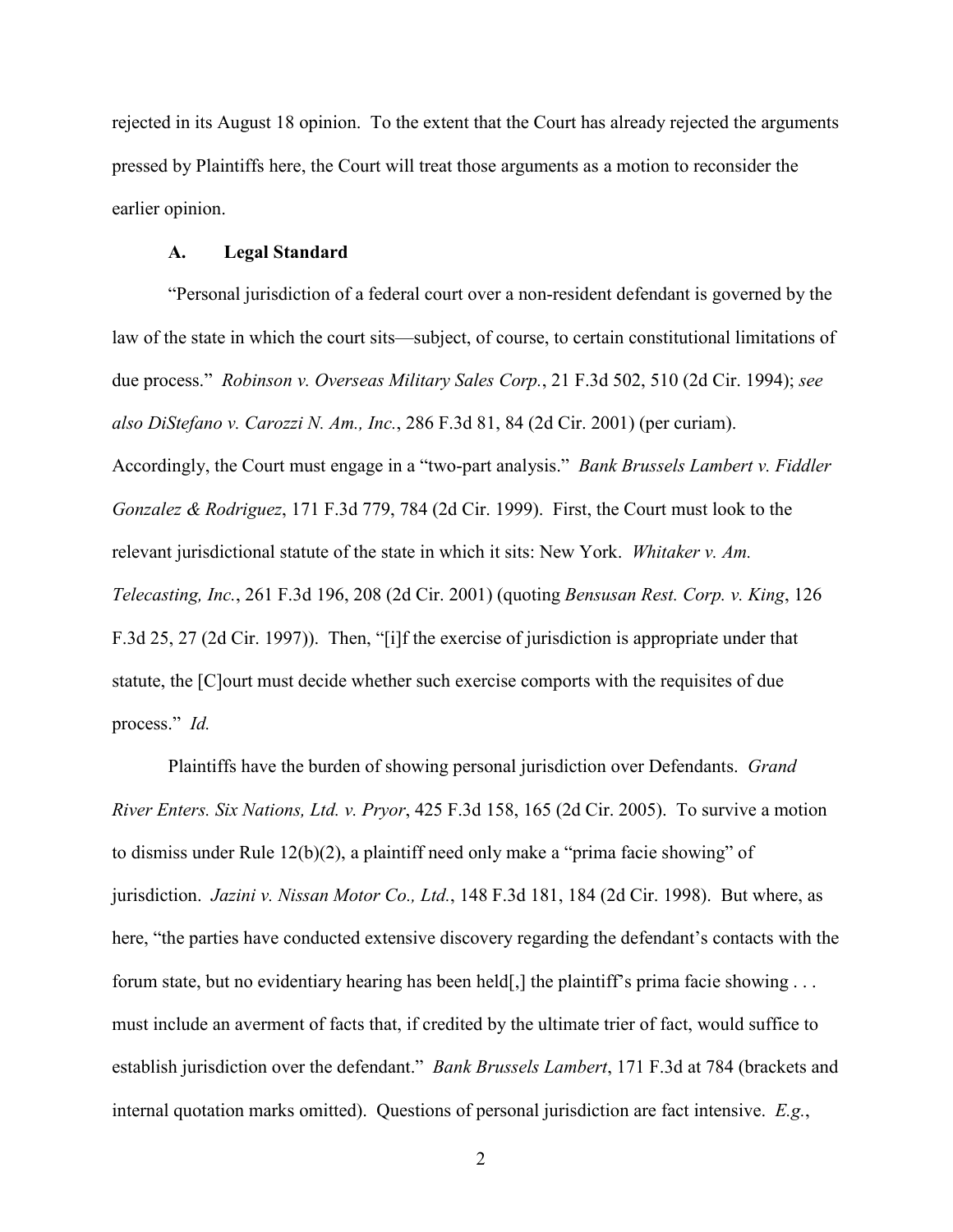*PDK Labs, Inc. v. Friedlander*, 103 F.3d 1105, 1108 (2d Cir. 1997). And because the Court has not held an evidentiary hearing, "the pleadings and any supporting affidavits are to be interpreted in the light most favorable to the plaintiff." *Rubinbaum LLP v. Related Corporate Partners V, L.P.*, 154 F. Supp. 2d 481, 486 (S.D.N.Y. 2001).

The parties agree that if Betancourt and Trebbau are New York domiciliaries, the Court's exercise of personal jurisdiction would be consistent with New York law and the due process clause. Thus, the first question is whether Plaintiffs have made a prima facie showing that Betancourt and Trebbau are New York domiciliaries. The second question is whether, assuming Betancourt and Trebbau are not New York domiciliaries, this Court's jurisdiction is consistent with New York law and the due process clause.

### **B. Domicile**

Domicile is the "technically pre-eminent headquarters that every person is compelled to have in order that by aid of it, certain rights and duties which have attached to it by the law may be determined." *In re Thorne*, 148 N.E. 630, 632 (N.Y. 1925). A person has exactly one domicile at all times from his birth to his death. *Crawford v. Wilson*, 4 Barb. 504 (N.Y. Gen. Term 1848). At birth, he has the domicile of his custodial parent. *E.g.*, *In re Webber's Will*, 64 N.Y.S.2d 281, 283 (N.Y. Sur. Ct. 1946). He keeps this domicile until, by choice or operation of law, he acquires another. *Ennis v. Smith*, 55 U.S. (14 How.) 400, 422–23 (1853). To acquire a domicile by choice, the law requires physical presence in the domicile state coincident with the intent to make that state one's home—at least for a period of time. *In re Newcomb's Estate*, 84 N.E. 950, 954 (N.Y. 1908). The parties do not dispute that Betancourt and Trebbau have been physically present in New York. So the only question is intent.

Self-serving statements of intent do not alone suffice to prove domicile. Rather, in this context, actions consistent with the intent to make a place one's home speak louder than words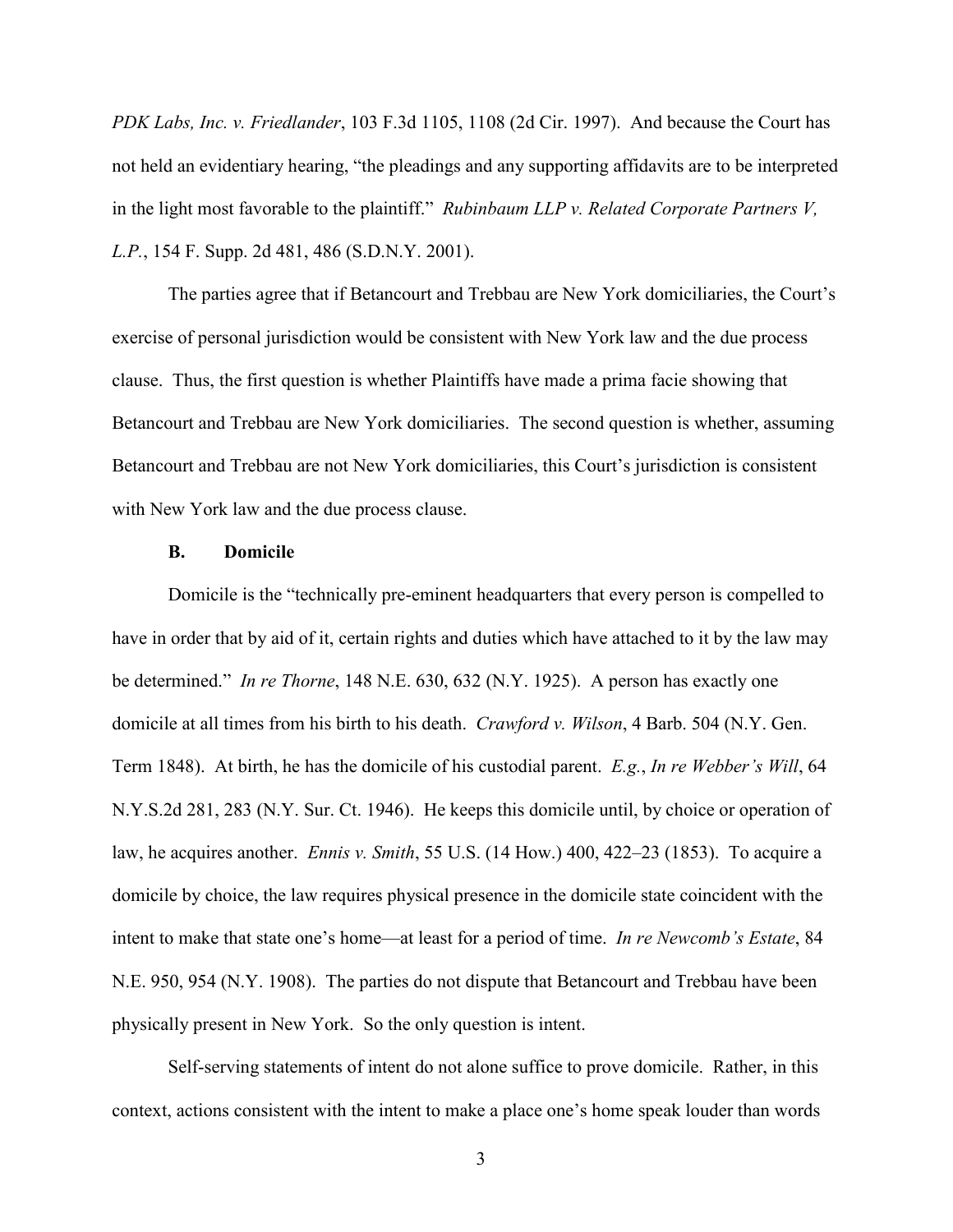alone. *See, e.g.*, *In re Griswold's Trust*, 99 N.Y.S.2d 420, 425 (N.Y. Sup. 1950) ("The judiciary has tended to disregard declarations when they are in conflict with conduct." (citing, *inter alia*, *Newcomb's Estate*, 84 N.E. at 955)). Intent can be inferred from a wide range of facts, and, as such, the totality of the circumstances surrounding a person's residences is relevant to the question. *See, e.g.*, *In re Will of Meyer*, 876 N.Y.S.2d 7, 12 (App. Div. 1st Dep't 2009) ("Intent is determined by the conduct of the person and all the surrounding circumstances . . ."); *see also Morrison v. Blitz*, No. 88 CIV. 5607 (MBM), 1996 WL 403034, at \*1 (S.D.N.Y. July 18, 1996) (holding that courts should consider factors "including, but not limited to, the place of [a person's] family ties, voter registration, tax liability, driver's license and vehicle registration, business activities, bank accounts, social activities and religious affiliations.").

Although a person can have only one domicile at a time, many people live—in one sense of that word or another—in more than one place. *See Black v. Black*, 968 N.Y.S.2d 722, 723 (App. Div. 3d Dep't 2013). "An existing domicile, whether of origin or selection, continues until a new one is acquired, and a party . . . alleging a change in domicile has the burden to prove the change by clear and convincing evidence." *Hosley v. Curry*, 649 N.E.2d 1176, 1178 (N.Y. 1995).

Betancourt and Trebbau were Venezuelan domiciliaries at birth<sup>[3](#page-3-0)</sup> and they both aver that Venezuela is where they intend their current homes to be. Plaintiffs, then, have the burden to show by clear and convincing evidence that Betancourt and Trebbau intended to make their New York residences their preeminent headquarters. Despite the opportunity to conduct fairly extensive jurisdictional discovery, and even with all factual disputes resolved in their favor,

 $\overline{a}$ 

<span id="page-3-0"></span><sup>&</sup>lt;sup>3</sup> Plaintiffs do not argue that Trebbau and Betancourt established a new domicile when they went to college in the United States.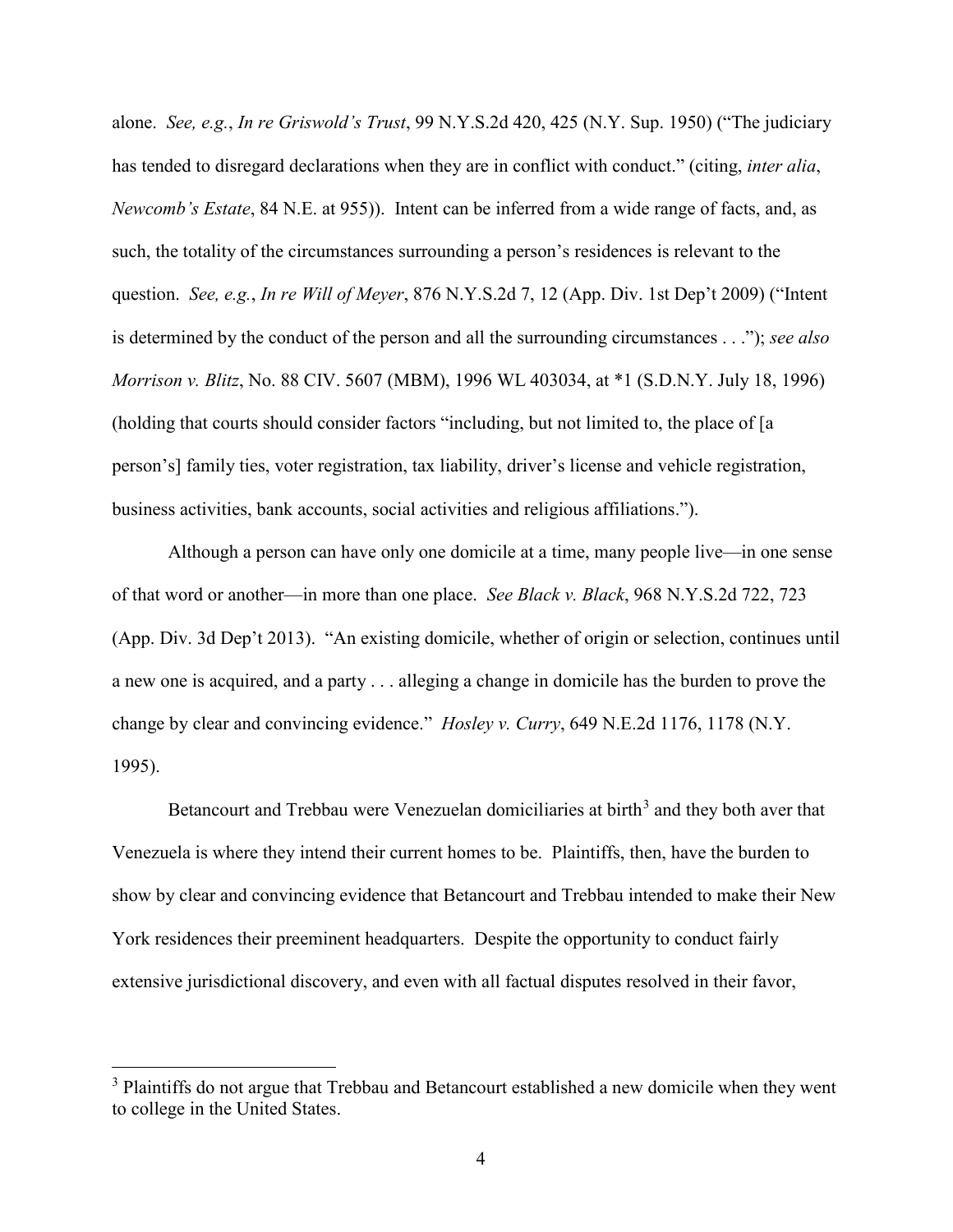Plaintiffs have failed to make a prima facie case that Betancourt and Trebbau are New York domiciliaries.

## **1. Betancourt**

 $\overline{a}$ 

Plaintiffs offer the following facts<sup>[4](#page-4-0)</sup>—which, for the purpose of this motion, are assumed to be true—in support of jurisdiction over Betancourt.

The first set of facts offered by Plaintiffs concern Betancourt's residence in New York. In 2010, Betancourt bought an apartment in midtown Manhattan for \$11.75 million. (*See*  Statement of Facts in Opposition to Betancourt's Motion to Dismiss ¶ 27.) Since January 2011, Betancourt has been in the process of renovating the apartment. (*Id.* ¶ 40.) This process has cost Betancourt more than \$3 million so far. (*Id.* ¶ 41.) Around the same time, Betancourt acquired furniture worth more than  $\epsilon$ 100,000 (equivalent to around \$109,000 at the time of this writing) and artwork worth well over \$3 million. (*Id.* ¶¶ 45–47.) He pays for utility services at the apartment. (*Id.* ¶¶ 38–39.) He receives some mail at the apartment. (*Id.* ¶ 52.)

Next, Plaintiffs contend that Betancourt keeps most of his money in accounts with New York financial institutions. (*E.g.*, *id.*  $\P\P$  70–79.) Betancourt, according to Plaintiffs, keeps \$68 million in dollar-denominated accounts in New York banks. And this figure, Plaintiffs contend, represents "virtually all of Betancourt's assets in the world."[5](#page-4-1) (*Id.* ¶¶ 6–8.)

<span id="page-4-0"></span><sup>4</sup> Plaintiffs' statement of facts contains many things other than relevant facts, including—but hardly limited to—legal conclusions (*e.g.*, ¶ 4 ("At all relevant times, Betancourt was domiciled for purposes of personal jurisdiction in New York."), allegations regarding the misdeeds of Betancourt's friend and financial advisor *(id.*  $\P$ [189–94), allegations that Betancourt's firm is under investigation by the Manhattan District Attorney's Office, (*id.* ¶ 203), and a long list of irrelevant factual contentions (*see generally id.*). In this section, the Court considers only those facts that are plausibly relevant to establishing personal jurisdiction over Betancourt.

<span id="page-4-1"></span><sup>&</sup>lt;sup>5</sup> Betancourt disputes this characterization. According to him, roughly 35% of his net worth, at most, has been in accounts with New York banks. (Trans. of Betancourt Deposition, at 51:15– 22.) Plaintiffs contend that Betancourt's valuation of his Venezuelan assets—the majority of which, he contends, are equity shares of closely held corporations—is not credible and is entitled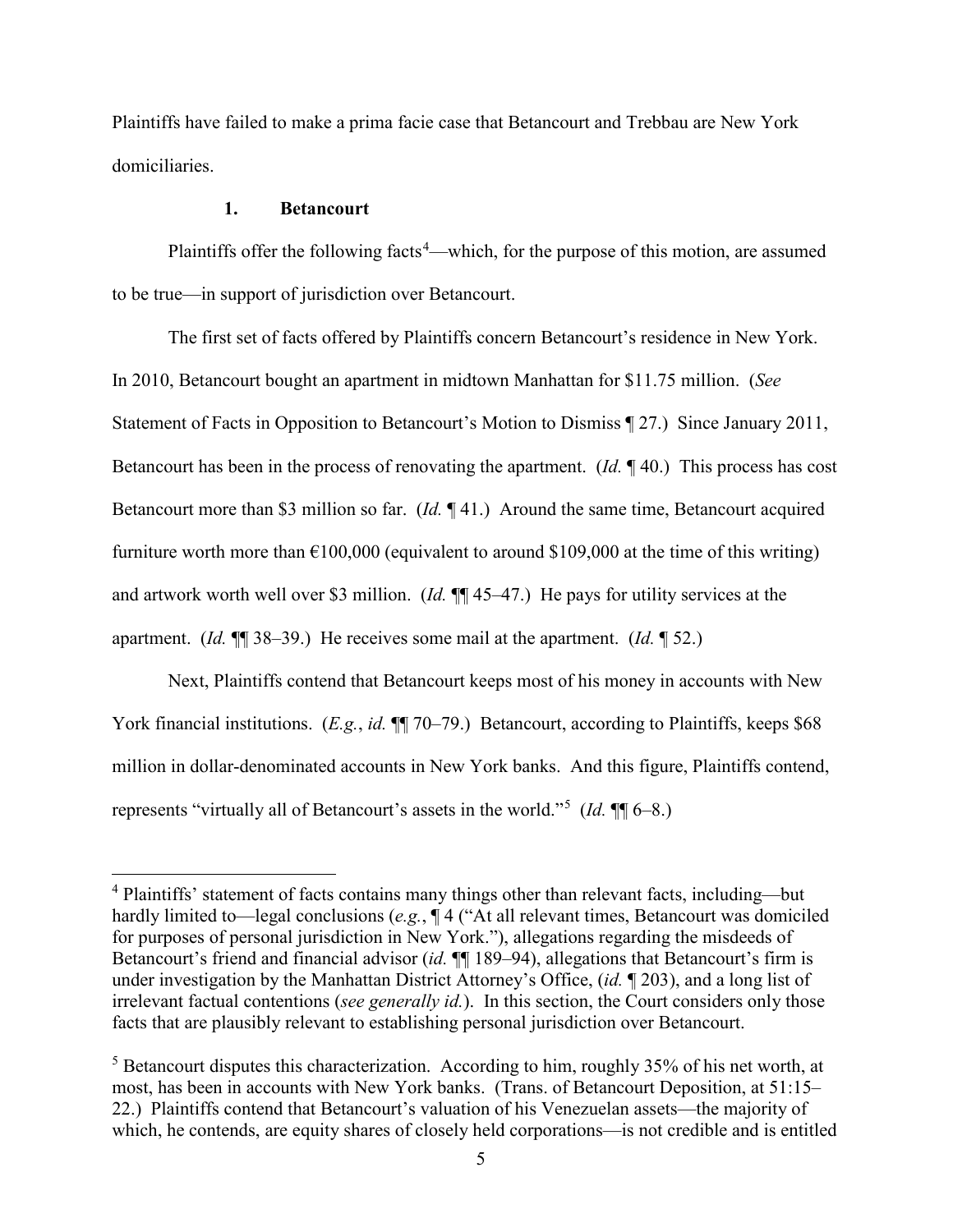Similarly, Plaintiffs contend that Betancourt conducts a wide range of business in New York. He has retained at least four separate New York law firms to provide him legal advice and assist him in transactions and litigation. (*Id.* ¶ 9.) He has consented to be sued in New York in connection with a mortgage on his New York apartment and in several other discrete contexts. (*Id.* ¶ 22.) In connection with Derwick Associates, the business that Betancourt runs with Trebbau, Betancourt has attended many business meetings and social functions in New York City. (*Id.* ¶¶ 116–40.)

 Finally, Plaintiffs contend that many of Betancourt's close friends and family members live in New York. Eduardo Travieso, Betancourt's personal banker and close friend, lives in New York. So do two of Betancourt's cousins and another "relation." (*Id.* ¶¶ 197–200.)

 In response to these purported New York contacts, Betancourt points to his extensive contacts with Venezuela to show that he, in fact, intends Venezuela to be his true and permanent home. Betancourt owns two residential properties in Venezuela. (Trans. of Betancourt Deposition, at 31.) Betancourt handles the maintenance and pays the bills for his family's home in Pica Pica, Venezuela. (*Id.* at 95.) He visits the home weekly, if not daily. (*Id.*) Betancourt votes in Caracas and has a Venezuelan driver's license. (Declaration of Frank Wohl, Ex. 2, ¶¶ 7, 9 & Exs. A, B.) He belongs to a social club in Caracas, sees doctors in Caracas, has health and life insurance from companies in Caracas, maintains the headquarters of his business in Caracas, and files tax returns and pays income tax in Caracas. (Trans. of Betancourt Deposition, at 115–

 $\overline{a}$ 

to no weight because he has not produced documentary evidence of his Venezuelan holdings. The Court need not, and does not, reach this question because, even assuming that the vast majority of Betancourt's net worth is held in New York bank accounts, Plaintiffs have failed to make a prima facie showing of jurisdiction.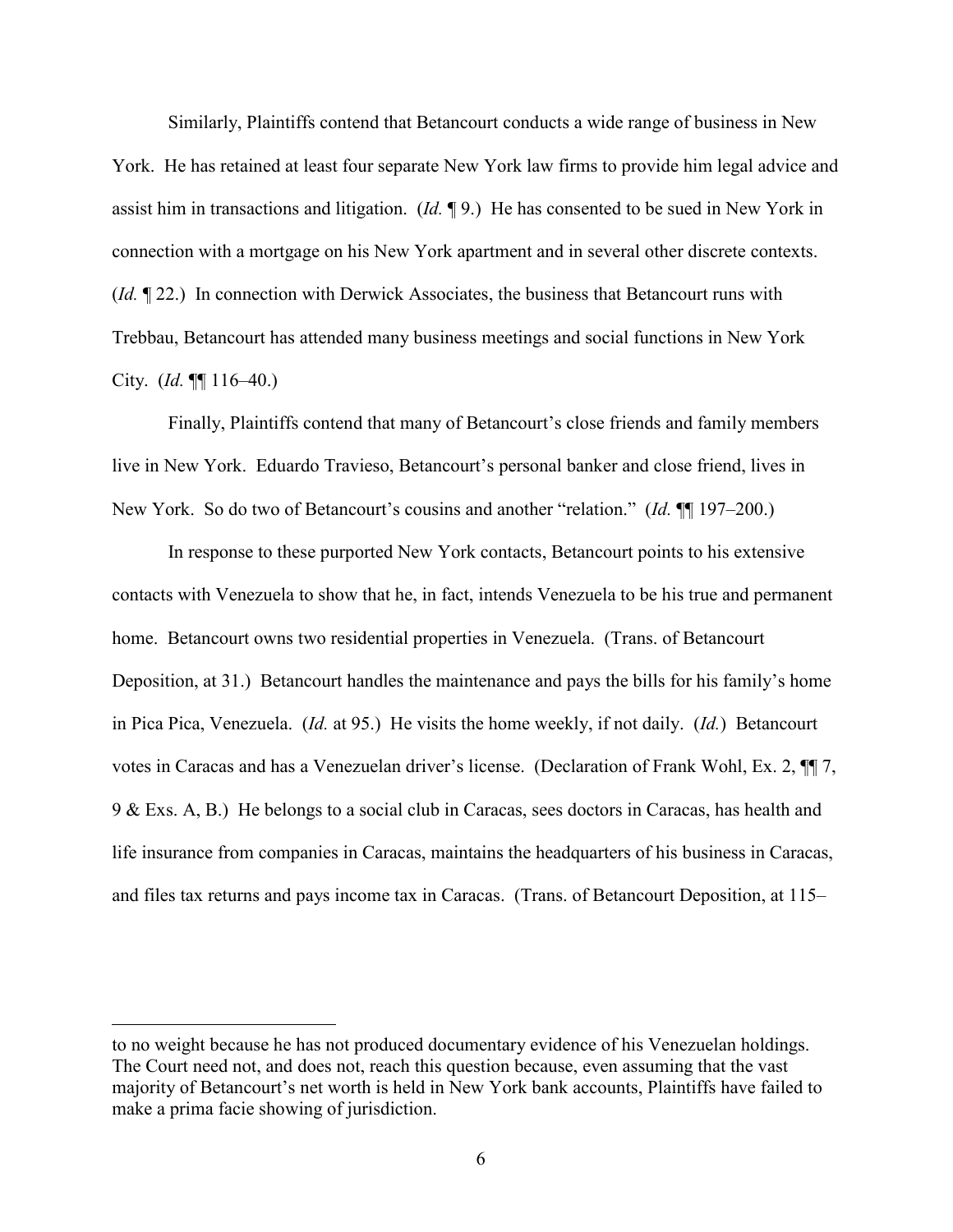16, 123, 149–50.) Betancourt has bank accounts and credit cards in Caracas. (Declaration of Frank Wohl, Ex. 7.) He owns multiple cars that he keeps in Caracas. (*Id.*, Ex. 8.)

Betancourt spends the overwhelming majority of his time outside of New York. (*Id.*, Ex. 5, at 7–8.) Of the 941 days that passed between January 1, 2011, and July 31, 2013, Betancourt spent about 42 nights in New York.<sup>[6](#page-6-0)</sup> Although this alone is insufficient to prove that Betancourt is not domiciled in New York—indeed, one can make a place his home in one day—it is strongly indicative that Betancourt did not intend to make New York his home. *See* EUGENE F. SCOLES, ET AL., CONFLICT OF LAWS 258 (4th ed. 2004) ("Important evidence will be reflected in the amount of time that is spent at each of the residences and the purpose for which the time is spent."). And the New York apartment is not Betancourt's only non-Venezuela residence. He owns "vacation homes" in Paris, Madrid, and Florida. (Declaration of Frank Wohl, Ex. 2 ¶ 12.)

Considering all the circumstances of this case, Plaintiffs have failed to make a prima facie showing that Betancourt is domiciled in New York. Their most persuasive evidence is that, at least according to them, Betancourt keeps the vast majority of his money in dollardenominated accounts in New York, that he owns an expensive apartment in midtown Manhattan, and that he does business in New York. But this conduct, standing alone, is not conclusive of Betancourt's intent to make his home in New York. *See Morrison*, 1996 WL 403034, at \*3 (rejecting claim of New York domicile where party owned a midtown apartment and conducted extensive business in Manhattan, but voted, paid taxes, and had his driver's

 $\overline{a}$ 

<span id="page-6-0"></span><sup>&</sup>lt;sup>6</sup> Plaintiffs contend that Betancourt falsely stated that he did not visit New York in 2013. (Plaintiffs' Surreply Memorandum of Law, at 2–3.) In support of this contention, Plaintiffs offer their unsupported statement that Betancourt was in his apartment when they attempted to serve him with papers in this suit and copies of emails that, they assert, show he was planning to visit New York in 2013. (*See* Declaration of Mark Smith in Support of Plaintiffs' Surreply.) Regardless, even assuming that Betancourt spent more time in New York, the totality of the circumstances is insufficient to overcome the presumption that his domicile remains in Venezuela.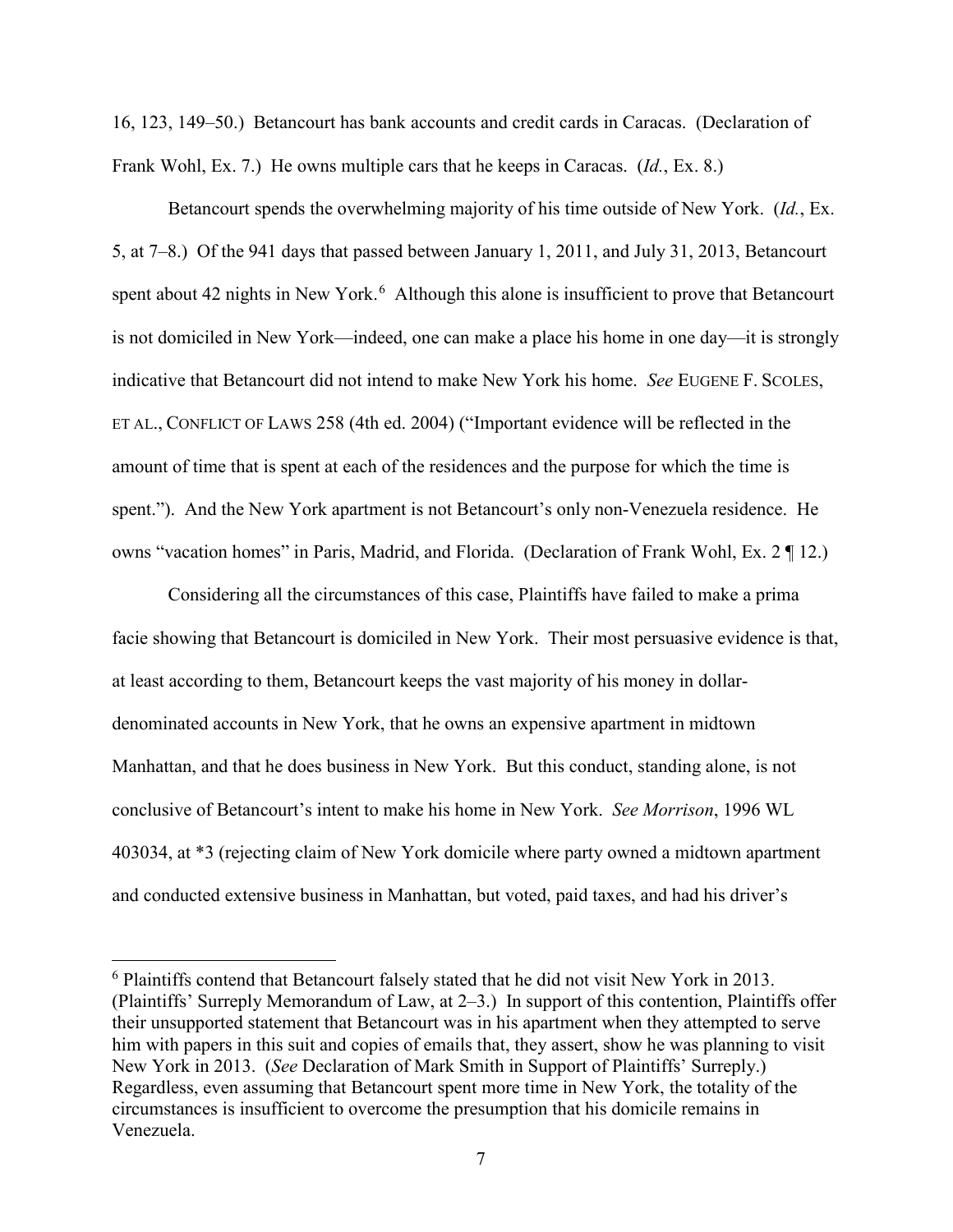license in another jurisdiction). Considering the totality of the circumstances, the Court concludes that Defendants have failed to present clear and convincing evidence that Betancourt intends to be domiciled in New York.

### **2. Trebbau**

 Trebbau says that he has been a domiciliary of Venezuela for his entire life. (Declaration of Joseph A. DeMaria, Ex. B, ¶ 5-6.) He has submitted evidence demonstrating, among other things, that he votes and pays taxes in Venezuela, and that he has a Venezuelan driver's license. (*Id.* Ex. B, ¶¶ 7-10 & Exs. A-C.) During the period from January 1, 2011, until July 31, 2013, Trebbau avers that he spent a total of about 21 days in New York. (*Id.* Ex. C, at 5, Ex D, at 2.)

Plaintiffs offer essentially the same set of facts in support of jurisdiction over Trebbau, with one important exception: Trebbau neither owns nor rents any real estate in New York at all. Instead, Plaintiffs contend, his New York residence is the home of his friend and banker, Eduardo Travieso. Plaintiffs argue that "given Defendants' wealth and stature, it is simply implausible that they could maintain their extravagant lifestyles in Venezuela—a violent, thirdworld country beset by rampant blackouts, food shortages and gross poverty." (Plaintiffs' Memorandum of Law in Opposition to Betancourt's and Trebbau's Motions to Dismiss, at 10 [Plaintiffs' Memorandum].) And yet Plaintiffs would have the Court believe that a man of Trebbau's estimable "wealth and stature" permanently intends to crash on his friend's couch. Plaintiffs' prima facie case that Trebbau is a New York domiciliary fails because the evidence of intent is akin to the evidence against Betancourt, but weaker. Although owning or renting property in a jurisdiction is not a prerequisite to domicile, Plaintiffs have offered insufficient evidence to support a prima facie case that Trebbau intends to make New York his permanent home.

8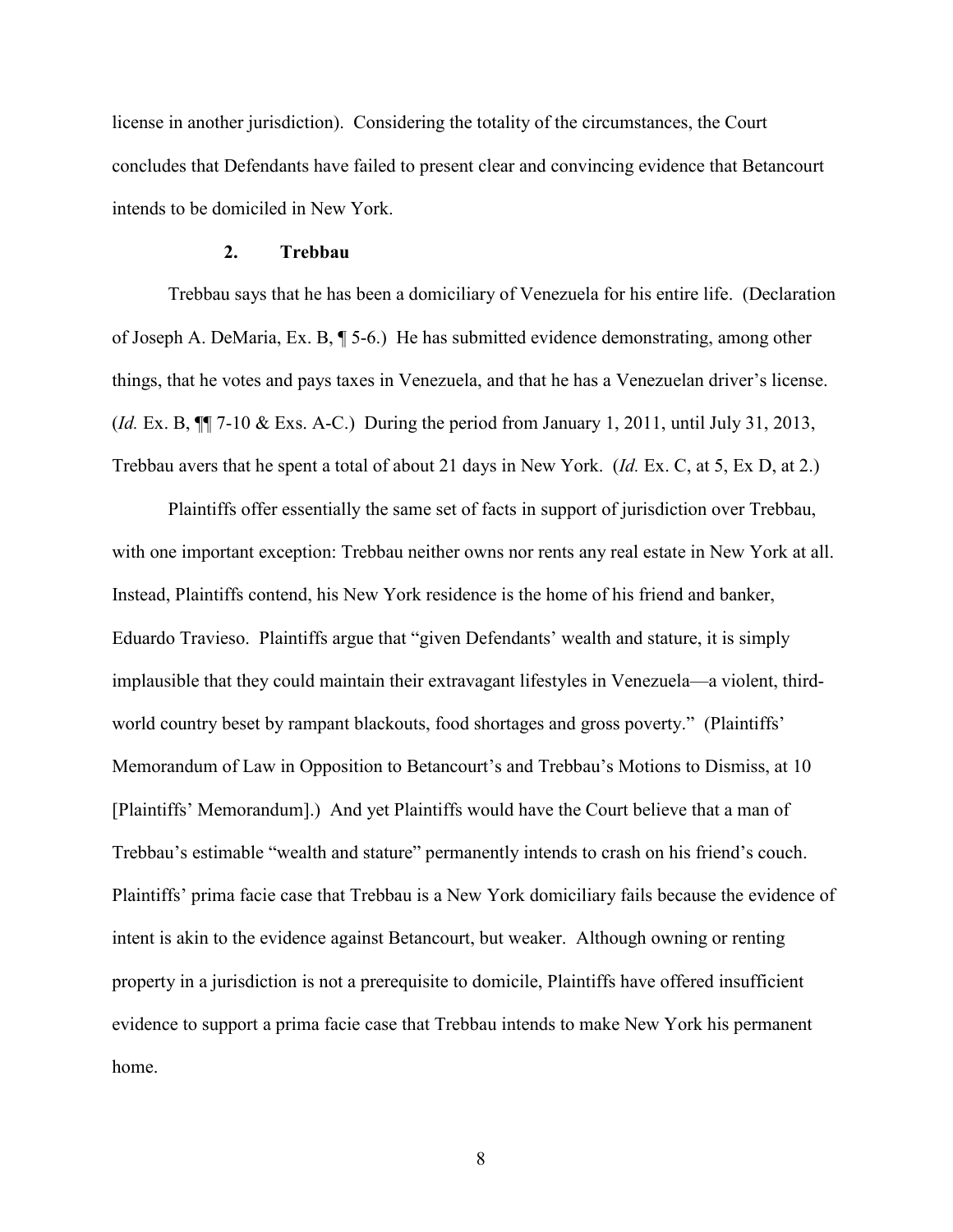# **C. Plaintiffs' Other Arguments**

 Plaintiffs argue in the alternative that the Court has personal jurisdiction over Betancourt and Trebbau despite the fact that they are not New York domiciliaries. In support of these alternative arguments, Plaintiffs contend that (1) Betancourt and Trebbau are "doing business" in New York within the meaning of New York Civil Practice Law and Rules ("CPLR") § 301; (2) the Supreme Court's holding in *Daimler AG v. Bauman*, 134 S. Ct. 746 (2014), does not apply to this case; (3) even if *Daimler* did apply, Betancourt and Trebbau are "essentially at home" in New York (despite not actually being "at home" in New York); (4) Derwick Associates' New York activities should be imputed to Betancourt and Trebbau; and (5) Plaintiffs cannot sue in Venezuela. (Plaintiffs' Memorandum at 11–22.) As a preliminary matter, the Court has already rejected the first four arguments as either incorrect or insufficient. *Reich*, 38 F. Supp. 3d at 456–57. Plaintiffs do not point to any reason to reconsider these holdings. *See Shrader v. CSX Transp., Inc.*, 70 F.3d 255, 257 (2d Cir. 1995) ("[R]econsideration will generally be denied unless the moving party can point to controlling decisions or data that the court overlooked—matters, in other words, that might reasonably be expected to alter the conclusion reached by the court."). Thus, the Court treats these first four arguments as a motion to reconsider, and that motion is denied.

Finally, Plaintiffs contend that Venezuela is not a viable alternative forum for their claims. The arguments they press in support of this contention rely principally on denigrating Venezuela's judicial and political system and accusing Betancourt and Trebbau of being in "criminal cahoots with the Venezuelan government." (Plaintiffs' Memorandum, at 10.) The Court need not, and does not, decide whether Venezuela is a valid alternative forum for Plaintiffs claims because, for the purpose of establishing general jurisdiction over Betancourt and Trebbau, the mere fact that Venezuela may be an inadequate forum is insufficient to confer jurisdiction on

9